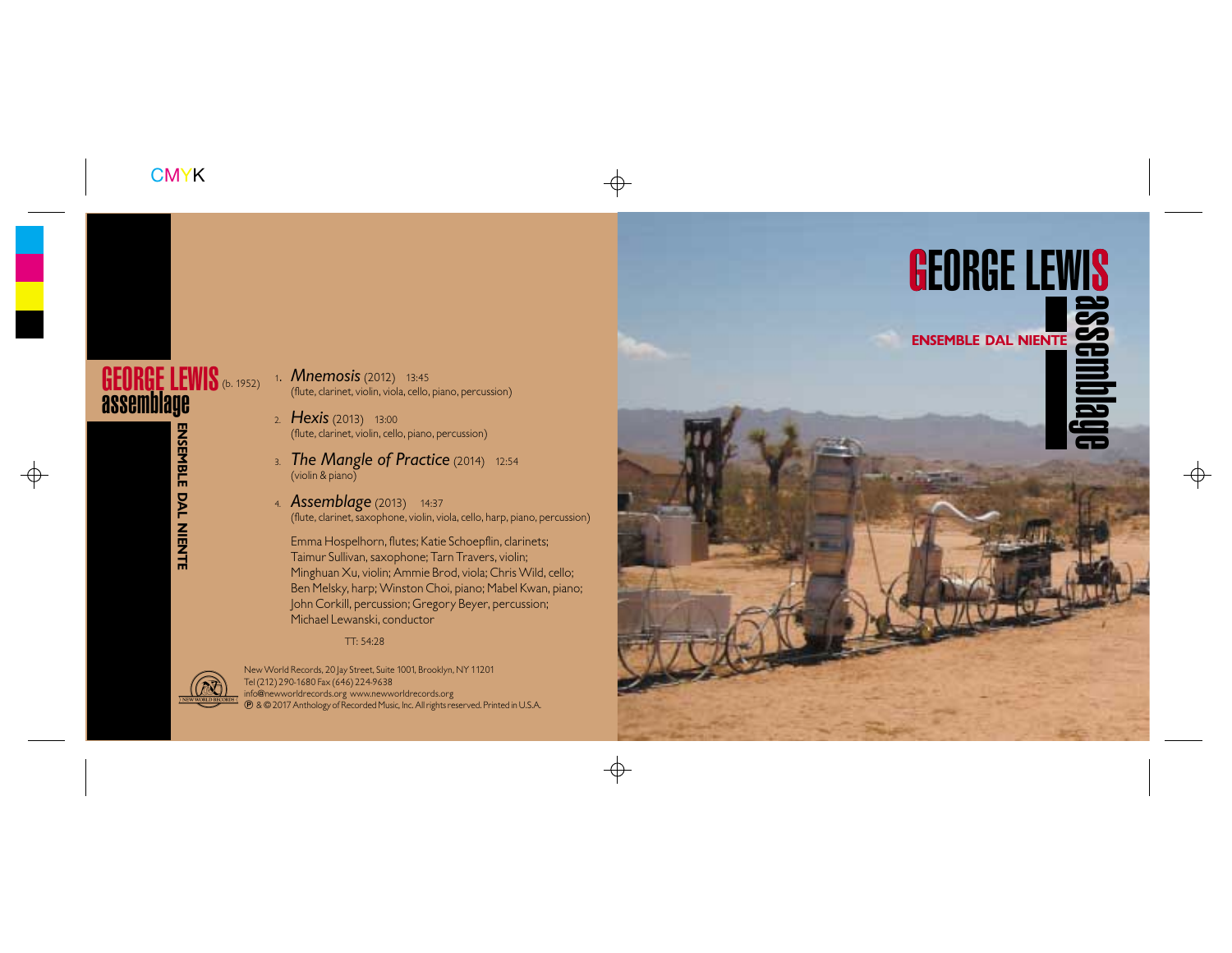France Elewis is a boundary-crossing visionary who combines an astonishing level<br>of creativity with trenchant critiques of many traditional conceptions about<br>experimental music. Details of his biography attest to his extra eorge Lewis is a boundary-crossing visionary who combines an astonishing level of creativity with trenchant critiques of many traditional conceptions about experimental music. Details of his biography attest to his extraordinary accomplishments as a trombonist, composer, collaborator, improviser, scholar, teacher, and creative persona. From age 19, in his hometown of Chicago, Lewis was a member of the AACM (Association for the Advancement of Creative served as a curator at The Kitchen, developed *Voyager*, an early and groundbreaking software capable of improvising with live performers, and co-founded a pioneering doctoral program in Critical Studies and Experimental Practices at UC–San Diego. More recently, Lewis took an endowed professorship at Columbia University in 2004, published a monumental history of the AACM in 2008, garnered a MacArthur "genius" fellowship and honorary doctorates, and completed a new series of acclaimed commissions.

In the works featured on *Assemblage*, his second portrait album for New World Records, Lewis extends some of his longstanding interests in music and philosophy. These interests had already emerged in works like the *Shadowgraph* series of five compositions for "creative orchestra" (1975–77), which drew inspiration from Kierkegaard, and *Phenomenology* (1976), a recombinant solo trombone work that makes playful reference to his undergraduate studies of Husserl and music with Edward Casey and David Carr at Yale. In recent works, Lewis has returned to philosophical themes. *Les Exercices Spirituels* (2010), for eight instruments and computer sound spatialization, references the writings of Pierre Hadot and is dedicated to Lewis's friend and teaching colleague Arnold I. Davidson; and *Tractatus* (2012), a large-scale work for the Glasgow Improvisers Orchestra, was inspired by Wittgenstein.1

The four Lewis compositions on this album reference a wide range of ideas, from rhetoric in Ancient Rome to actor network theory, and the album's eponymous composition finds its grounding in the concept of the "assemblage," (or *agencement* in French) a pragmatic, material, non-teleological approach to composition, variously explored by philosophers like Gilles Deleuze, Félix Guattari, and Manuel DeLanda. The works are given brilliant and crystalline interpretations by Chicago's widely acclaimed Ensemble Dal Niente, an ensemble that, in its ten years of existence, has pioneered an exceptional range of genre-spanning collaborations.

Alongside his creative work, Lewis has advanced a scholarly critique of the ways in which musical genres have been coded by race. Advocating an inclusive and intersectional conception of modern experimentalism, he has repeatedly questioned the historically racialized distinction between composition and improvisation and, as a historian, addressed the exclusion of black creativity among the many traditional lineages of the avant-garde.2 In writing about his *Voyager* environment, Lewis discusses the way complex and multi-faceted tropes and forms in black music have historically been devalued or silenced as "noise."3 In concert with the tradition of black musical modernism expounded upon variously by Amiri Baraka, Samuel Floyd, Fred Moten, and many others, Lewis's scholarship recasts black "noise" as cosmopolitan resistance to the traditional matrix of the culture industry. Thus, in an age saturated by predictable entertainments, for Lewis, referencing various strains of Afro-modernism—particularly their experimental variants—offers a mode of historically attuned dissent.

Among the album's compositions, *Mnemosis* (2012) and *Hexis* (2013) foreground repetition, and feature hypnotic patterns with striking sonic surfaces. *Mnemosis*, originally written for and premiered by the Talea Ensemble and scored

<sup>1</sup> See George Lewis, *The Shadowgraph Series: Compositions for Creative Orchestra*, with the NOW Orchestra (Spool, 2001); *The George Lewis Solo Trombone Record* (Sackville 3012); Lewis, *Les Exercices Spirituels* (Tzadik 8081); and "Making *Tractatus*: GIO Fest 2012," https://www.youtube.com/watch?v=w5RSurLiBfA.

<sup>2</sup> See, for example, George E. Lewis, *A Power Stronger Than Itself: The AACM and American Experimental Music* (University of Chicago Press, 2008) and his pioneering article, "Improvised Music after 1950: Afrological and Eurological Perspectives," *Black Music Research Journal* 16, No. 1 (Spring, 1996): 91–122.

<sup>3</sup> George E. Lewis, "Too Many Notes: Complexity and Culture in Voyager," *Leonardo Music Journal* 10 (2000): 33–39.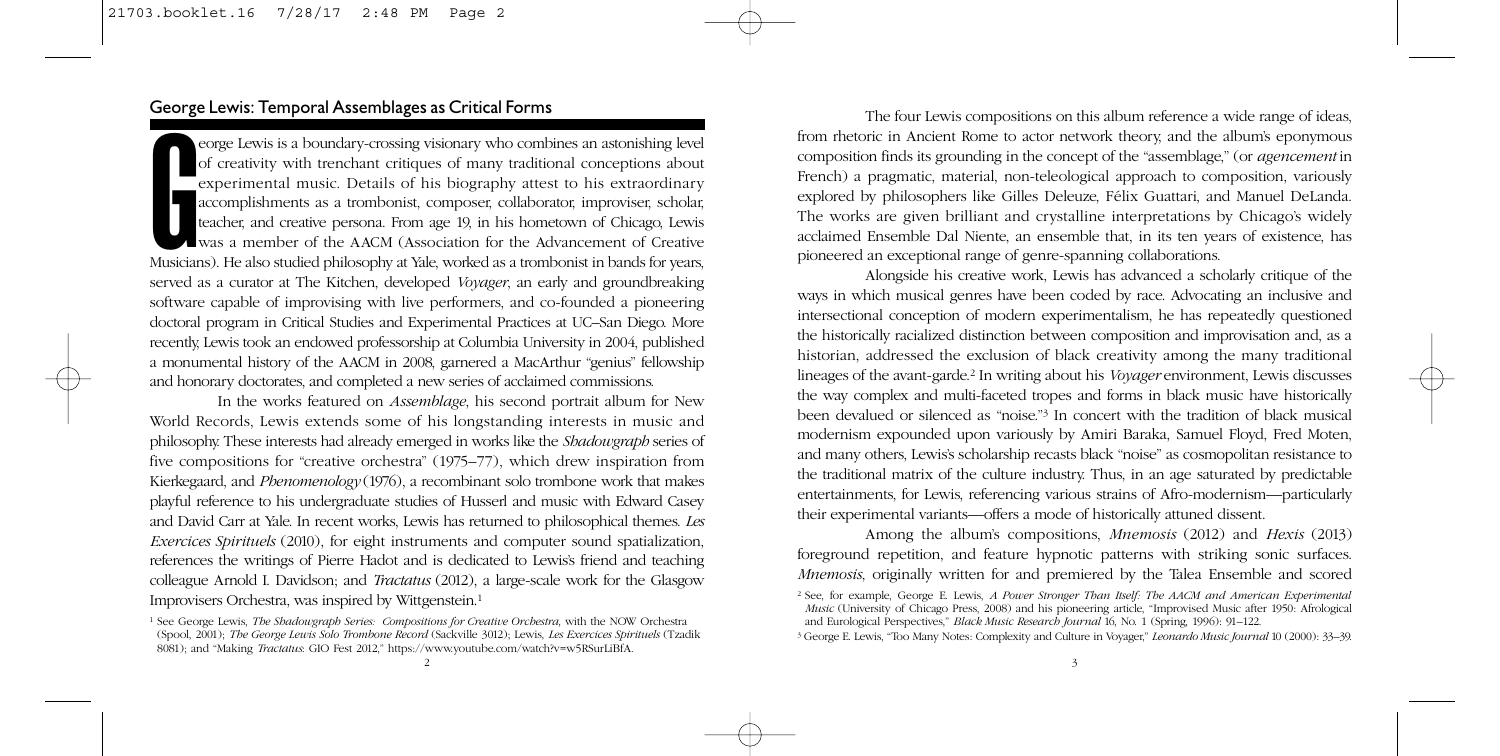for flute, clarinet, violin, viola, cello, piano, and a percussionist, features repeated cells of dissonant interlocking lines that take shape as elaborate, even baroque loops.4 In this work, Lewis makes expansive use of extended techniques (a salient opening sound is the scraping of a coiled bass string on the piano). The overall impression is one of a clock with several hands turning unpredictably in different directions, triggering an oddball circus of sounds, recurring asynchronously, sometimes raucously.

To achieve this effect, Lewis employs multiple layers of repetition. There is a fairly obvious surface-level repetition upon looking at the score—the abundant use of repeat bars. But there are also deeper, larger scale consistencies, variously deployed, that result in complex and changing, almost hallucinatory, impressions. Lewis explains it as follows:

> You construct overlaps so people can't really tell. It's sort of like syncopation in slow motion. You have three bars that repeat, or two bars that repeat, and then you insert two or three bars that don't repeat. And then you go back to another repeat that sounds sort of like the first repeat, but it's a little bit different. And so things sort of crawl along. They accumulate and accrete, and you start to experience entropy.5

*Hexis* (2013)*,* written for the San Francisco Contemporary Music Players, appears as something of a slightly smaller and shorter sequel to *Mnemosis*, and is scored for the same band of instruments, but without viola.6 The Greek term *hexis* is usually translated as "state" or "disposition" and often applies to a person's way of life; it has

- <sup>4</sup> *Mnemosis* was premiered by the Talea Ensemble on December 14, 2012, at the Mannes College of Music. New York City.
- <sup>5</sup> Conversation between George Lewis and Michael Gallope, recorded on June 21, 2017.

been defined by William Peterson as "the fixed tendency that results from repeated acts."7 Glyn P. Norton adds the following with respect to Quintilian's use of the Greek term in the 1st century CE: "Just as *kairos*, in the Aristotelian tradition, defines how we respond ethically to contingent events, so *hexis* retains a similar ethical value by showing how what we do, rather than paste itself to a kind of tensile, modular ethics recalling Stoic *firmitas*, is conditioned largely by our behavioral suppleness."8 In other words, *hexis* is not mere habit, but rather entails the responsive work of extemporaneous rhetoric; one needs to "break with routine."

In *Hexis,* it is the listener's experience that Lewis aims to press towards such an improvisation. At the outset, we are thrown into the middle of a process that does not seem to be addressing us. It is as if the surreal landscapes of Krzysztof Penderecki's orchestral works of the 1960s were sampled and shrunk to the vocabulary of a hauntingly repetitive minimalism. Quietly and delicately repeating modules give the listener erratic impressions of loops and cycles that persistently overlap one another with slight variations. Three minutes in, the energy has exploded into a Nancarrow-like series of quasi-mechanical processes that last for about two minutes. Modules at different levels of intensity take turns in the texture, erupting as a series of jump cuts. Echoes of theater emerge, but in settings where it is not clear anything is being expressed. About eleven minutes in, one finds a particularly striking piccolo solo, a dance-like exclamation over the percussive sounds of a ramshackle band. There isn't supposed to be narrative, but this felt like the end of a film. In these compositions, apparitions materialize and recede at an unruly pace.

<sup>6</sup> *Hexis* was premiered by the San Francisco Contemporary Music Players on February 24, 2013, at the Herbst Theatre, San Francisco.

<sup>7</sup> Quintilian, *Institutionis oratoriae Liber X,* ed. William Peterson, 2nd ed., Clarendon, 1903. Reprint, Clarendon Press, 1962, 12n. Quoted in Glyn P. Norton, "Improvisation, Time, and Opportunity in the Rhetorical Tradition," in *The Oxford Handbook of Critical Improvisation Studies, Volume 1, ed. George E. Lewis and Benjamin* Piekut, 262–88 (Oxford University Press, 2016), 268.

<sup>8</sup> Norton, "Improvisation, Time, and Opportunity," 268.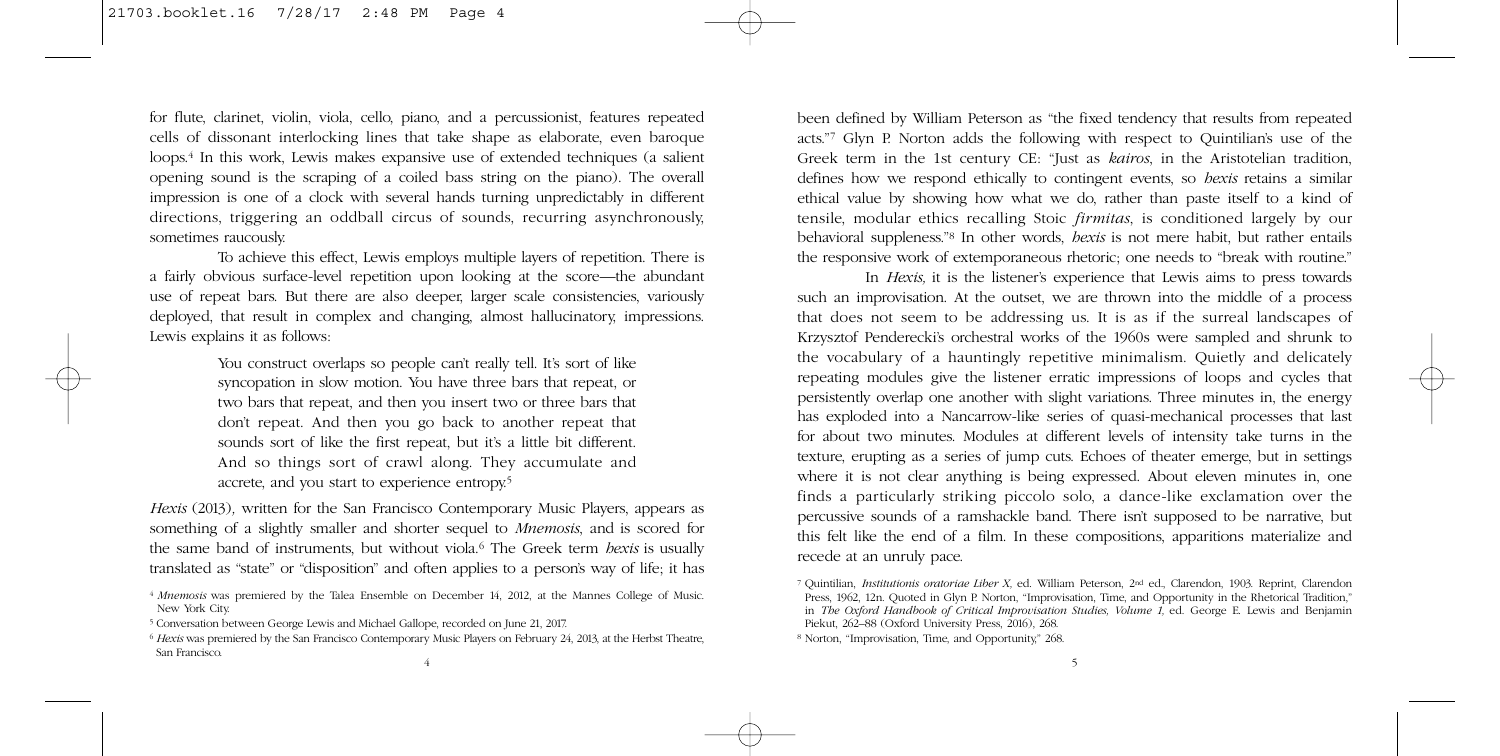The confluence of overlapping repetitions asks the listener to engage extemporaneously with non-narrative flows of time, a principle that applies equally to *Mnemosis*. Lewis describes it with a few accessible points of comparison:

> In *Mnemosis* and *Hexis*, I tend to think of time as being a bit like riding the bus, when you listen to these pieces or when you're playing them. You're looking at the scenery and the scenery is constantly changing. I look at them as like the weather. I've always wanted certain kinds of my music to be like the weather. If you think about the weather, we think of the weather as having form and also as extremely varied. It's pretty much variations on a theme we experience throughout our entire lives.<sup>9</sup>

Riding the bus is akin to the experience of walking in a city, experiencing the weather, or reading a medieval chronicle that contains no overarching narrative. There is no strong sense of causality linking events A, B, and C. Events happen without a global law, idea, principle, concept, or human carrying the composition from beginning to end. In the context of such dense layers of non-narrative looping, other analogues might come to mind.10 I was reminded of the uneven repetitions, simultaneously creaturely and mechanical, suggested by Paul Klee's *Twittering Machine* (1922). There is delicate counterpoint, but it is always a little bit off-kilter.

Still, we might wonder—is there still an overall result or impression? Lewis intriguingly describes the effect of the repetitions in *Hexis* and *Mnemosis* as a peculiar kind of eternity or stasis, made possible by the attention to the ephemeral passage of the "now." That is, in his view, the summation of all these non-narrative sequences engenders a cyclical temporality that is the inverse of any kind of forward-moving development. It is redolent of Nietzsche's famous image of the "eternal recurrence."11 Lewis explains: "In the end, what you get is a kind of timelessness. That is the goal of *Hexis* and *Mnemosis*. You are encouraged to stay in one place and really be in the moment. I'm looking for a sense of stasis in these pieces."12

It is a strange instance of the eternal in music. For Lewis, it is akin to proposition 6.4311 of Wittgenstein's *Tractatus*: "If by eternity is understood not endless temporal duration but timelessness, then he lives eternally who lives in the present."13 That is, these layered repetitions allow one to access an enigmatic sense of timelessness from nothing more than the sensory fabric of the here and now. Thus, instead of grasping a global form that has to be cognized in full, Lewis asks his listener to remain open, flexible, and accessible to the improvised paths of one's own listening. Because the work *is* in the multiple paths of its flexible becoming. Jerrold Levinson explores an allied conception of musical time with his notion of "concatenation" or "momentary listening," and Lewis has described himself as a "concatenationist."<sup>14</sup> Such an open listening strategy is further facilitated by Lewis's skill as an orchestrator: The counterpoint among his instruments is consistently transparent, with plenty of nooks and crannies in which to burrow one's attention. It also reflects his longstanding practice as an improviser and collaborator. As a performer in a group, one is thrown into an intricate drama of collaboration; one has to develop instincts for negotiating the momentary feel of real time.

<sup>9</sup> Conversation between George Lewis and Michael Gallope.

<sup>&</sup>lt;sup>10</sup> On the historicity of repetition in black culture, see James Snead, "Repetition as A Figure of Black Culture," in *Black Literature and Literary Theory*, ed. Henry Louis Gates, 59–80 (Routledge, 1984).

<sup>11</sup> Friedrich Nietzsche, *The Gay Science,* ed. Bernard Williams (Cambridge University Press, 2001).

<sup>12</sup> Conversation between George Lewis and Michael Gallope.

<sup>13</sup> Ludwig Wittgenstein, *Tractatus Logico-Philosophicus*, trans. D.F. Pears and B.F. McGuinness (Routledge, [1921] 2001), 87. In the original: "Wenn man unter Ewigkeit nicht unendliche Zeitdauer, sondern Unzeitlichkeit versteht, dann lebt er ewig, der in der Gegenwart lebt."

<sup>&</sup>lt;sup>14</sup> Jerrold Levinson, *Music in the Moment* (Cornell University Press, 1997).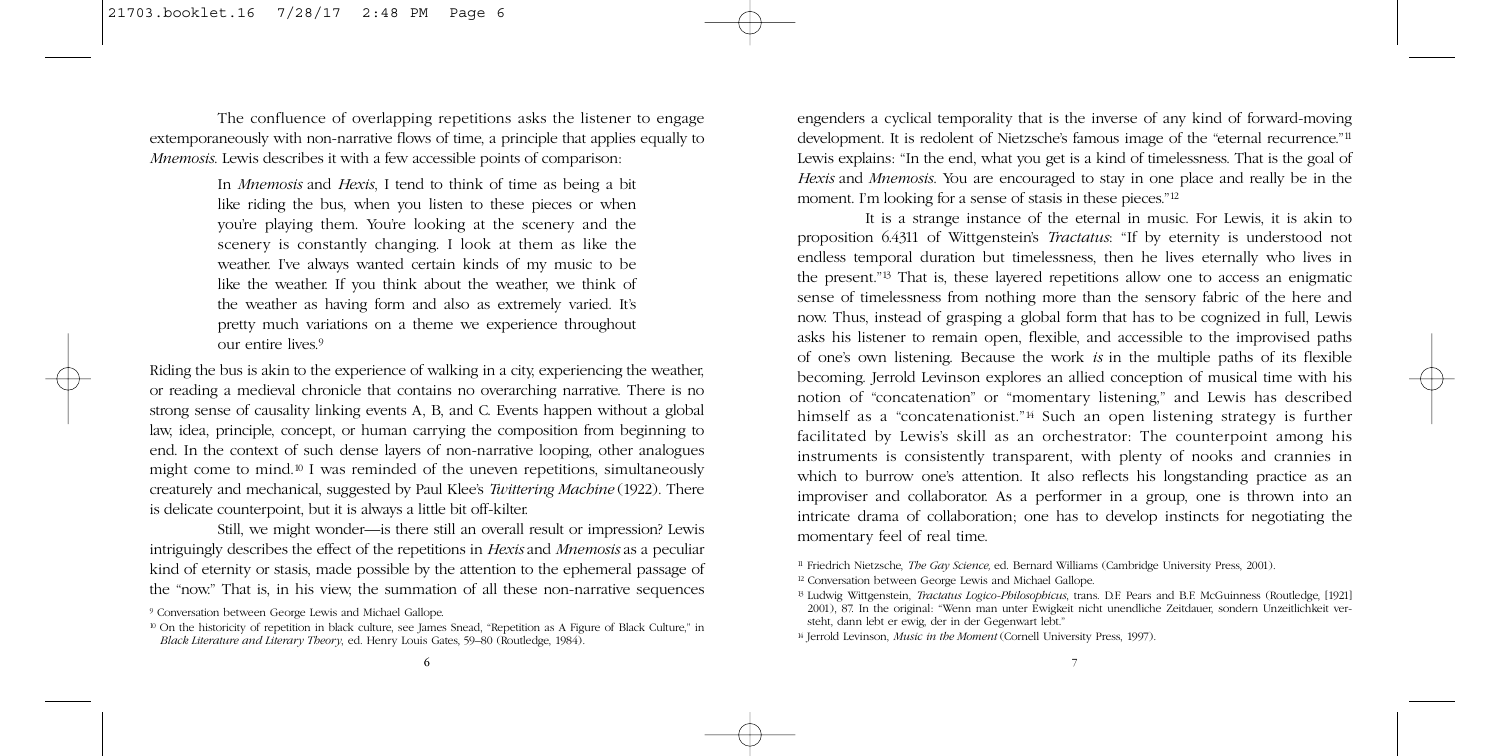By comparison with *Hexis* and *Mnemosis*, *Assemblage* (2013), the final work on this disc, is more energetic, even chaotic. Written for a 9-piece version of Ensemble Dal Niente, Lewis describes *Assemblage* as having a feeling of pushing ahead all the time, "or turning a wheel."15 It can give the impression of an urban crowd bustling in every direction. Or a rising and falling activity of bouncing against the interior of a box that nonetheless manages to contain a certain sense of entropy. There are jump cuts between strange miniature scenes of music that feature short ostinatolike figures providing a local vibe for less than a minute (or often even less). Occasionally, echoes of the repetitions in *Hexis* and *Mnemosis* interrupt the flow, as when a quick two bars or three beats is repeated twice. But in *Assemblage,* repetition is the exception rather than the rule.

As alluded to above, *Assemblage* takes its name from Deleuze and Guattari's concept of *agencement*, which the philosophers use to describe a material being that is fundamentally the product of relation, exterior connection, change, and even corruption—not genesis, essence, purity or autonomy.<sup>16</sup> In the form of an artwork, an assemblage is akin to a heap of readymade materials. One creates one by combining what is already there, in the manner of a *bricoleur*, without a strong governing design, but instead by way of practical and ready-to-hand affordances. Creating an assemblage entails asking: Does it work? How does it change? What can be added?

In writing *Assemblage*, Lewis drew inspiration from a pioneering generation of black visual artists—notably, Noah Purifoy, David Hammons, Betye Saar, and John Outterbridge. Purifoy built assemblages on a grand scale, erecting an entire environment in Southern California near Joshua Tree National Park, using a wide range of materials scavenged from urban dumps (broken televisions, old tires, glass shards). By contrast with Purifoy's work, however, most of what Lewis appropriates are not readymade materials—there is little in the way of musical detritus or quotation. Aside from a noisy yet cryptic homage to Roscoe Mitchell's soprano saxophone work at around 11'50", Lewis's *Assemblage* is largely built out of musical elements he fabricated himself, which are then subject to a freely pursued "recombinant process" he describes as "self-scavenging."<sup>17</sup>

The result may be somewhat entropic in its overall style, but it is not freeform. On *Assemblage's* musical surfaces, certain consistencies emerge, something like changing television channels, or jump cuts every 20-40 seconds or so. In his words: "Some people think of this way of composing as free form. Well—free of what? I don't think you're that free of anything. Teleologies, where they exist, are momentary and contingent. I try to spring them on you."18 For Lewis, one's experience of freedom is always subject to some kind of dialectical collision. Moreover, philosophically, for Lewis, concepts of freedom that focus on ego-driven accomplishment, emancipation, and autonomy become cause for skepticism and caution. In Lewis's view, neither music nor language is there to be a transparent vehicle for one's expressive desires; they are complex forms through which one can sense the equally complex social and cultural processes that surround, inhabit, and condition who we are. Here, the processes of composition, performance, and listening come to life as a tangled web of dialectical relations, obligations, and responses.

The unpredictable interplay between human and material agencies is an explicit theme of the piano and violin duo, *The Mangle of Practice* (2014), written

<sup>15</sup> *Assemblage* was premiered by Ensemble Dal Niente on October 18, 2013 at the Bowling Green New Music Festival at Bowling Green State University in Ohio.

<sup>16</sup> On Deleuze and Guattari's concept of assemblage see Manuel DeLanda, *Assemblage Theory* (Edinburgh University Press, 2016) and Thomas Nail, "What is An Assemblage?" *SubStance* 142, Vol. 46, no. 1 (2017.): 21-37. For the primary text see Gilles Deleuze and Félix Guattari, *A Thousand Plateaus,* trans. Brian Massumi (University of Minnesota Press, 1987).

<sup>17</sup> Lewis compares his own process of self-scavenging to Pierre Boulez's redeployment of elements from previous compositions in new works. See George E. Lewis, "Pierre Boulez: 1925–2016," *Artforum* (May 2016): 77–80. <sup>18</sup> Conversation between George Lewis and Michael Gallope.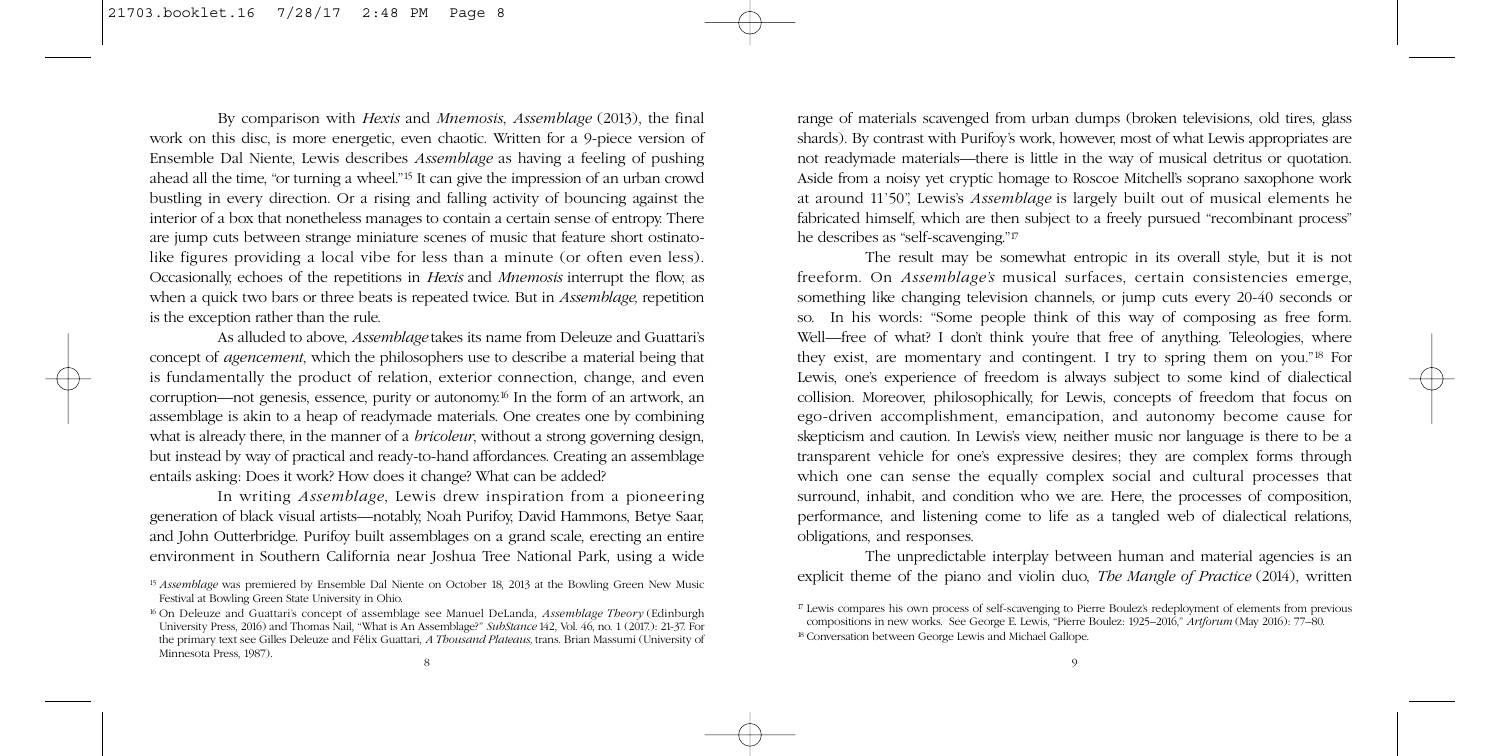for violinist Minghuan Xu and pianist Winston Choi, both of Ensemble Dal Niente.19 Taking its title from a 1984 article on actor network theory by Andrew Pickering (to whom the work is dedicated), *The Mangle of Practice* explores how practical relationships, decisions, and mediations structurally disfigure the elements in a given situation.20 Lewis states of this work: "Having gotten into repetition, I was trying to find a way to get out." He continues: "I realized what I am doing there is writing out some of the repetitions [without repeat bars]. The repetitions are questions of recurrence. . . Particularly in those sections where Winston Choi is plucking those strings." In such episodes of recurrence, *The Mangle of Practice* presents collisions with the materiality of the instruments; there are a wide variety of extended techniques—many of them extremely virtuosic—involving materials inside and outside the piano, alongside a full armada of shrieking glissandi, cosmic harmonics, bracing tremolos, and the use of dramatically variable bow pressure. Over the course of minutes, one hears episodes of internally consistent materials that are set in motion like windup toys, until a cut occurs, and a new sonic palette unfolds. It gives the impression of a single sonic object with over a dozen sides, being gradually flipped from one side to the next.

Finally, one might ask what Lewis's music, taken as a whole, specifically allows one to feel and think about these grand philosophical questions—of time, repetition, assemblage, materiality, the interpenetration of the human and the technological, the reciprocal, co-constitutive relationships between the human and the inhuman. There is no blueprint for resistance to the injustices of neoliberal capitalism, the reification of academic canons, the persistence of racial bias, invisibility, and exclusion. To ears attuned to the ethical and metaphysical possibilities in his music, Lewis's latest compositions, with their fantastic and quite magnetic surfaces, invite us to experience a certain dissenting sense of perplexity.

George Lewis asks us to consider how a temporal experiment—one that employs a novel set of compositional procedures related to repetition—might allow us to grasp ontological issues within our own forms of life. These sounds remain, in many ways, abysses of meaning; delightfully, no exact correlation will be able to guide the listener to link sounds to a time both already there and somehow unforeseen.

### —Michael Gallope

*Michael Gallope is Assistant Professor of Cultural Studies and Comparative Literature at the University of Minnesota. He is the author of* Deep Refrains: Music, Philosophy, and the Ineffable *(University of Chicago Press, 2017), and performer on over a dozen recordings in genres that range from experimental music to Sierra Leonean "bubu" music.*

**George E. Lewis,** Edwin H. Case Professor of American Music at Columbia University and Adjunct Professor of Composition, Monash University, is a Fellow of the American Academy of Arts and Sciences and a Corresponding Fellow of the British Academy. His other honors include a MacArthur Fellowship (2002), a Guggenheim Fellowship (2015), a United States Artists Walker Fellowship (2011), an Alpert Award in the Arts (1999), and fellowships from the National Endowment for the Arts. Lewis holds the degrees of Doctor of Music (DMus, *honoris causa*) University of Edinburgh, and Doctor of Humane Letters (*honoris causa*), New College of Florida.

Lewis studied composition with Muhal Richard Abrams at the AACM School of Music, and trombone with Dean Hey. A member of the Association for the Advancement of Creative Musicians (AACM) since 1971, Lewis's work in electronic and computer music, interactive installations, and notated and improvisative forms is documented on more than 150 recordings, as presented by the BBC Scottish Symphony Orchestra, London Philharmonia Orchestra, Mivos Quartet, London

<sup>19</sup> *The Mangle of Practice* was commissioned by the McKim Fund in the Library of Congress. It was premiered on October 30, 2014, at the Elizabeth Sprague Coolidge Auditorium, Library of Congress, Washington, D.C.

<sup>20</sup> Andrew Pickering, "The Mangle of Practice: Agency and Emergence in the Sociology of Science," *American Journal of Sociology* 99, No. 3 (Nov. 1993): 559–89.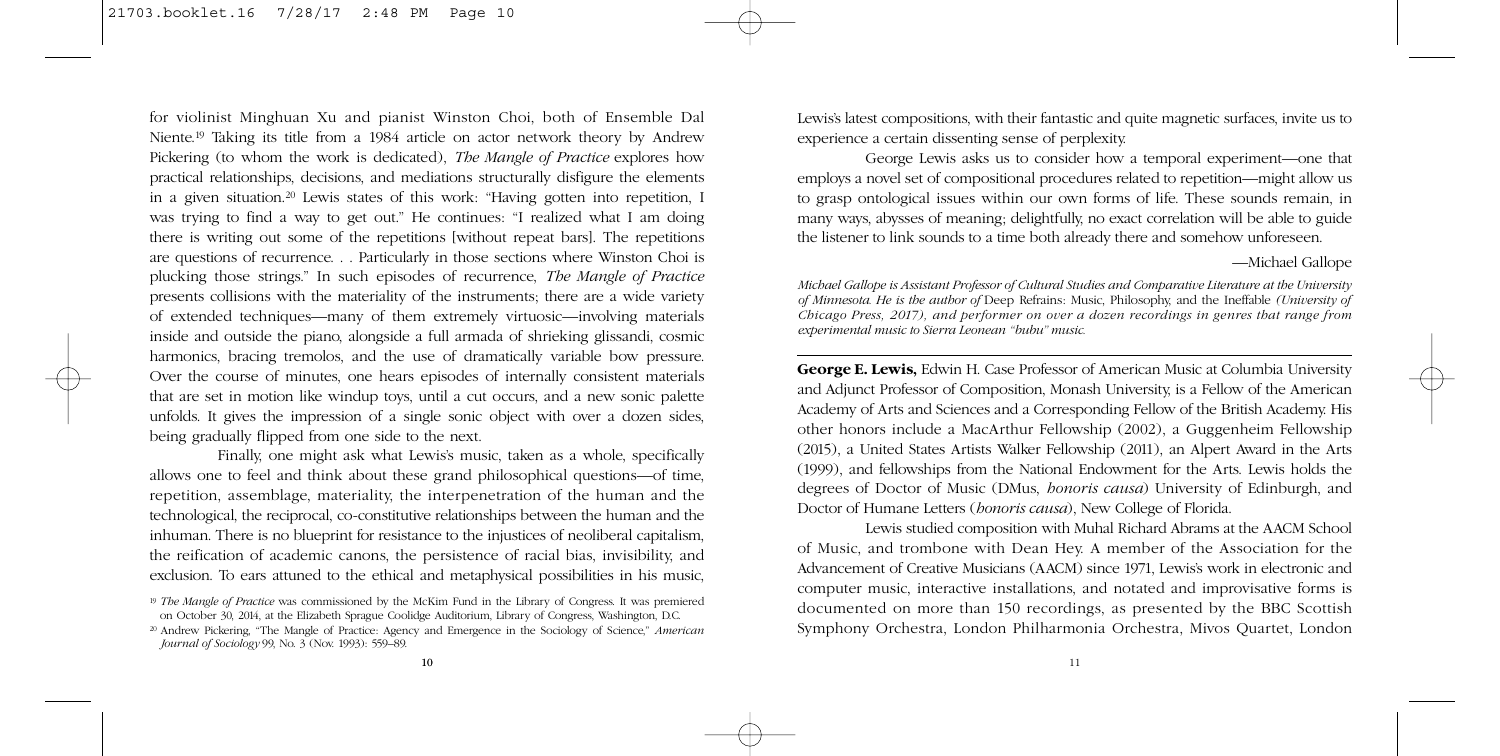Sinfonietta, Spektral Quartet, Talea Ensemble, Ensemble Dal Niente, Ensemble Pamplemousse, Wet Ink, American Composers Orchestra, International Contemporary Ensemble, Harvestworks, Ensemble Either/Or, Turning Point Ensemble, San Francisco Contemporary Music Players, 2010 Vancouver Cultural Olympiad, IRCAM, Glasgow Improvisers Orchestra, and others.

Lewis has served as Fromm Visiting Professor of Music, Harvard University; Ernest Bloch Visiting Professor of Music, University of California, Berkeley; Paul Fromm Composer in Residence, American Academy in Rome; Resident Scholar, Center for Disciplinary Innovation, University of Chicago; and CAC Fitt Artist in Residence, Brown University. Lewis is the co-editor of the two-volume *Oxford Handbook of Critical Improvisation Studies* (2016), and his book, *A Power Stronger Than Itself: The AACM and American Experimental Music* (University of Chicago Press, 2008) received the American Book Award and the American Musicological Society's Music in American Culture Award.

**Ensemble Dal Niente** is a 22-member Chicago-based contemporary music collective. Since its founding in 2004, the group has premiered hundreds of new works including *Assemblage* and *The Mangle of Practice* by George Lewis, both of which were written for the ensemble. Dal Niente's programming, brought to life by its flexible instrumentation, challenges convention and creates engaging, inspiring, and immersive experiences that connect audiences with the music of today. In 2012, the group became the first-ever ensemble to win the Kranichstein Music Prize for interpretation at the Darmstadt Summer Courses. The group's regular activities include a Chicago concert season, national and international tours, residencies at universities and festivals across the U.S. and abroad, and performance collaborations with a wide range of composers, including Mark Andre, Marcos Balter, Eliza Brown, Raphael Cendo, Murat Çolak, Chaya Czernowin, Enno Poppe, Rebecca Saunders, Greg Saunier, and Katherine Young. Dal Niente's recordings have been released on the New Amsterdam, Parlour Tapes+, and Carrier labels. The ensemble's name, Dal Niente ("from nothing" in Italian), is a tribute to Helmut Lachenmann's *Dal niente (Interieur III)*, and also a reference to the group's humble beginnings. www.dalniente.com

#### *Mnemosis*

Emma Hospelhorn, flutes; Katie Schoepflin, clarinets; John Corkill, percussion; Mabel Kwan, piano; Tarn Travers, violin; Ammie Brod, viola; Chris Wild, cello; Michael Lewanski, conductor

## *Hexis*

Emma Hospelhorn, flutes; Katie Schoepflin, clarinets; John Corkill, percussion; Mabel Kwan, piano; Tarn Travers, violin; Chris Wild, cello; Michael Lewanski, conductor

### *The Mangle of Practice*

Winston Choi, piano; Minghuan Xu, violin

## *Assemblage*

Emma Hospelhorn, flutes; Katie Schoepflin, clarinets; Taimur Sullivan, saxophone; Gregory Beyer, percussion; Ben Melsky, harp; Winston Choi, piano; Minghuan Xu, violin; Ammie Brod, viola; Chris Wild, cello; Michael Lewanski, conductor

## SELECTED DISCOGRAPHY

*Artificial Life 2007.* George Lewis and Glasgow Improvisers Orchestra. FMR Records FMRCD 366-1013.

*Changing With the Times*. New World Records 80434-2.

*Creative Construction SetTM*. George Lewis and Splitter Orchester. Mikroton CD 50. *Endless Shout.* Tzadik Records TZ 7054.